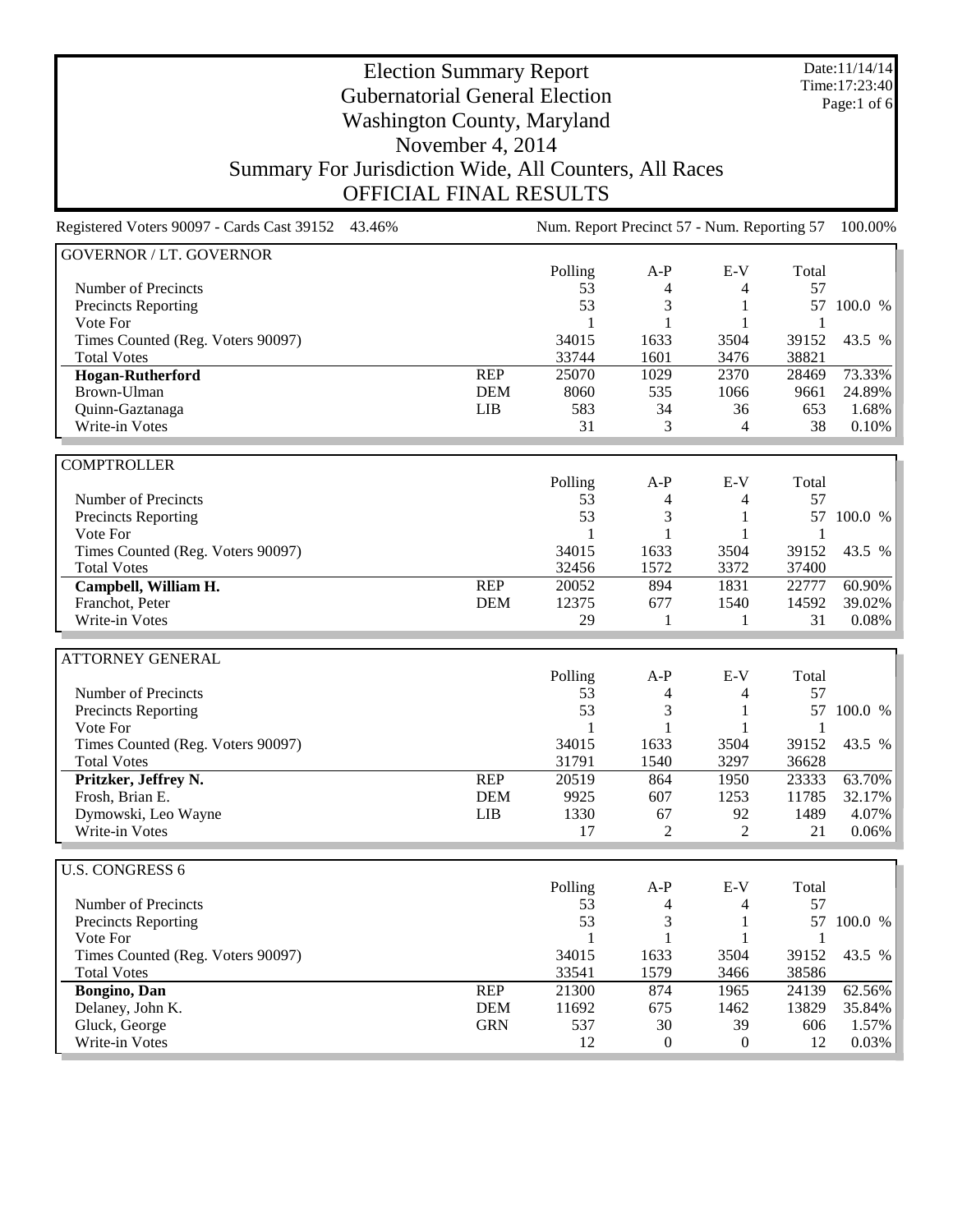Date:11/14/14 Time:17:23:40 Page:2 of 6

# Election Summary Report Gubernatorial General Election Washington County, Maryland November 4, 2014 Summary For Jurisdiction Wide, All Counters, All Races OFFICIAL FINAL RESULTS

Registered Voters 90097 - Cards Cast 39152 43.46% Num. Report Precinct 57 - Num. Reporting 57 100.00% STATE SENATOR 1 Polling A-P E-V Total Number of Precincts and the contract of Precincts and the contract of the contract of Precincts and the contract of  $\frac{5}{4}$  and  $\frac{4}{4}$  and  $\frac{9}{4}$ Precincts Reporting **Precincts** Reporting **100.0** % Vote For 1 1 1 1 Times Counted (Reg. Voters 12021) 4957 218 361 5536 46.1 % Total Votes 2001 2012 2022 2023 2024 2024 2022 2022 2023 2024 2022 2023 2024 2022 2023 2024 2022 2023 2024 2023 2024 2022 2023 2024 2022 2023 2024 2022 2023 2024 2023 2024 2023 2024 2023 2024 2023 2024 2023 2024 2023 2024 **Edwards, George C.** REP 4093 156 307 4556 99.43% Write-in Votes 23 0 3 26 0.57% STATE SENATOR 2 Polling A-P E-V Total Number of Precincts<br>
Precincts Reporting<br>  $\begin{array}{ccccccccc}\n & 48 & & 4 & & 52 \\
 & & 48 & & 3 & & 1 \\
 & & 52 & 100.0 & \frac{1}{6}\n\end{array}$ Precincts Reporting 1991 1 52 100.0 % and the set of the set of the set of the set of the set of the set of the set of the set of the set of the set of the set of the set of the set of the set of the set of the set of the Vote For 1 1 1 1 Times Counted (Reg. Voters 78076) 29058 1415 3143 33616 43.1 % Total Votes 23228 1027 2272 26527 **Shank, Christopher B** REP 22836 1003 2184 26023 98.10% Write-in Votes 392 24 88 504 1.90% HOUSE OF DELEGATES 1C Polling A-P E-V Total Number of Precincts and the contract of Precincts and the contract of the contract of Precincts and the contract of the contract of the contract of the contract of the contract of the contract of the contract of the contra Precincts Reporting 5 3 1 9 100.0 % Vote For 1 1 1 1 Times Counted (Reg. Voters 12021) 4957 218 361 5536 46.1 % Total Votes 342 5337 **McKay, Mike** REP 3387 130 269 3786 70.94% Scarpelli, Nick 1999% (Carpelli, Nick 1999%) (Carpelli, Nick 1999%) (Carpelli, Nick 1999%) (Carpelli, Nick 199 Write-in Votes  $\begin{array}{ccccccccccccc}\n3 & 1 & 0 & 4 & 0.07\% \\
\end{array}$ HOUSE OF DELEGATES 2A Polling A-P E-V Total Number of Precincts 32 4 4 36 Precincts Reporting  $\begin{array}{ccccccccc}\n 32 & 3 & 1 & 36 & 100.0 & \text{\%} \\
 \text{Note For} & 2 & 2 & 2 & 2\n \end{array}$ Vote For 2 2 2 2 Times Counted (Reg. Voters 56019) 23007 994 2360 26361 47.1 % Total Votes 42646 1786 4415 48847 **Parrott, Neil** REP 15603 590 1406 17599 36.03% **Serafini, Andrew A. REP** 15389 587 1552 17528 35.88% Paul, Elizabeth DEM 7017 342 920 8279 16.95% Bailey, Charles 2618 11.09% **DEM** 4618 267 534 5419 11.09% Write-in Votes 22 2005% 22 2005% 22 2005% 22 2005%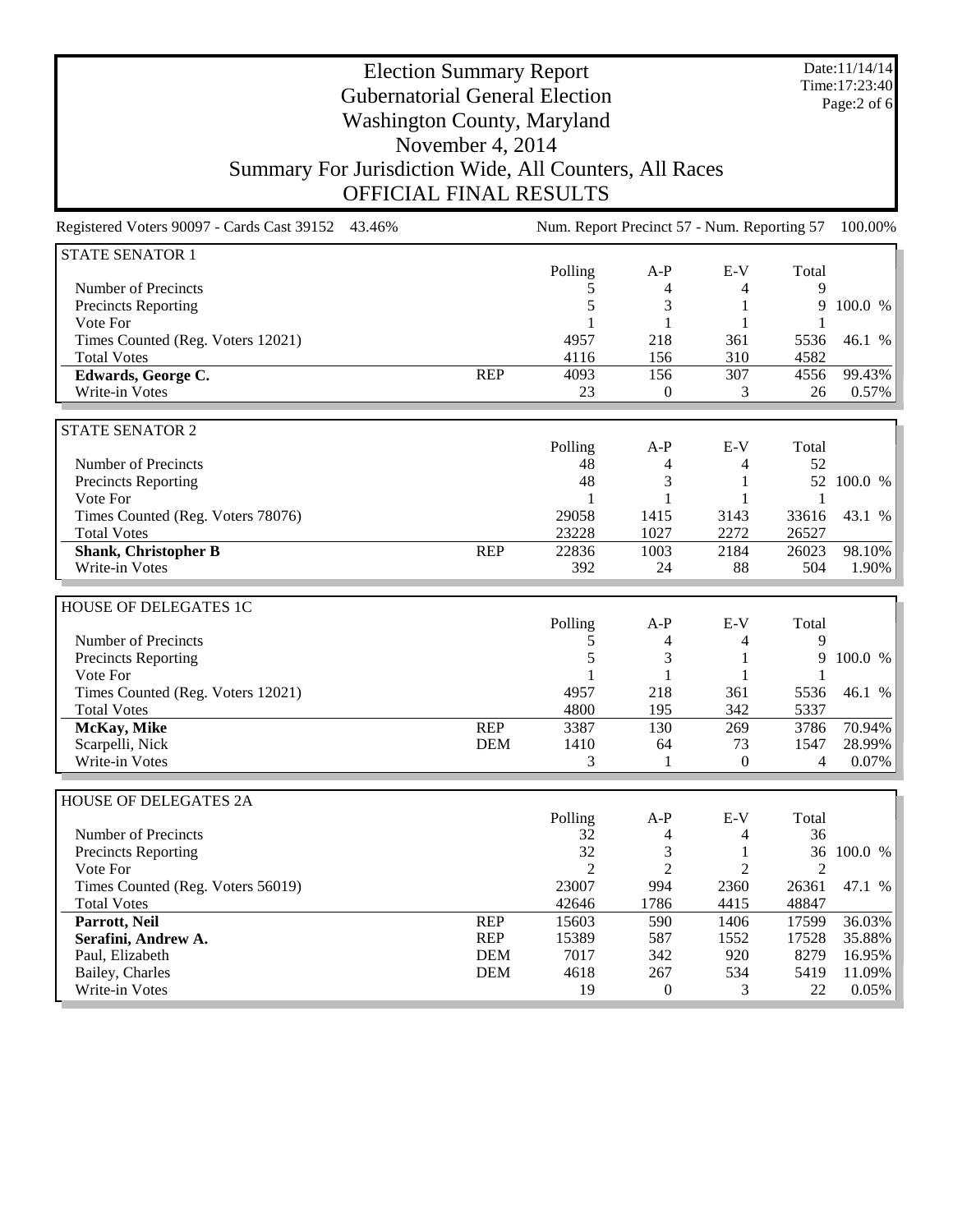Date:11/14/14 Time:17:23:40 Page:3 of 6

# Election Summary Report Gubernatorial General Election Washington County, Maryland November 4, 2014 Summary For Jurisdiction Wide, All Counters, All Races OFFICIAL FINAL RESULTS

Registered Voters 90097 - Cards Cast 39152 43.46% Num. Report Precinct 57 - Num. Reporting 57 100.00% HOUSE OF DELEGATES 2B Polling A-P E-V Total Number of Precincts 20 and the contract of Precincts 20 and the contract of  $\frac{4}{4}$  and  $\frac{4}{20}$ Precincts Reporting 16 3 1 20 100.0 % Vote For 1 1 1 1 Times Counted (Reg. Voters 22057) 6051 421 783 7255 32.9 % Total Votes 5933 376 776 7085 **Wilson, Brett** REP 3289 166 391 3846 54.28% Ponoghue, John P.<br>
Write-in Votes
<br>
Write-in Votes  $\begin{array}{ccccccccc}\n & & & & \text{DEM} & & 2639 & & 209 & & 384 & & 3232 & 45.62\% \\
 & & & & & & & & \text{DEM} & & 2639 & & 209 & & 384 & & 3232 & 45.62\% \\
 & & & & & & & & \text{DEM} & & 2639 & & 209 & & 384 & & 3232 & 45.62\% \\
 & & & & & & & & \text{DEM} &$ Write-in Votes  $\begin{array}{ccccccccccccc}\n & 1 & 1 & 7 & 0.10\% & & & \\
\hline\n\end{array}$ COUNTY COMMISSIONER Polling A-P E-V Total Number of Precincts<br>
Precincts Reporting<br>
S3 4 4 57<br>
3 1 57 100.0 % Precincts Reporting Vote For 5 5 5 5 Times Counted (Reg. Voters 90097) 34015 1633 3504 39152 43.5 % Total Votes 139776 6477 14659 160912 **Baker, Terry Lee** REP 23261 992 2262 26515 16.48%<br> **Cline, Jeff** REP 21322 896 2101 24319 15.11% **Cline, Jeff** 21322 896 2101 24319 15.11% **Barr, John F.** (1999) **REP** 21061 900 2158 24119 14.99% **Myers, LeRoy E. REP** 19887 844 1924 22655 14.08% **Wivell, William J. REP** 19449 865 1966 22280 13.85% Bowers, Ronald L. DEM 11320 664 1379 13363 8.30% Beall, Brian DEM 8907 476 1206 10589 6.58% Miller, Paul F. DEM 7715 434 890 9039 5.62% Miller Jr, Millard H<br>
Write-in Votes<br>
Write-in Votes<br>
222 10 32 264 0.16% Write-in Votes 222 10 32 264 0.16% JUDGE CIRCUIT COURT 4 Polling A-P E-V Total<br>53 4 4 57 Number of Precincts 4 4 4 4 4 53 4 57 and 57 and 57 and 57 and 57 and 57 and 57 and 57 and 57 and 57 and 57 and 57 and 57 and 57 and 57 and 57 and 57 and 57 and 57 and 57 and 57 and 57 and 57 and 57 and 57 and 57 and 57 an Precincts Reporting 53 3 1 57 100.0 %<br>Vote For 2 2 2 2 2 Vote For 2 2 2 2 Times Counted (Reg. Voters 90097) 34015 1633 3504 39152 43.5 %<br>Total Votes 39152 1635 3504 39152 43.5 % Total Votes 43857 2089 4907 50853 **Beachley, Donald E.** 21912 1059 2449 25420 49.99% **Wright, Dana Moylan** 21725 1021 2432 25178 49.51% Write-in Votes 220 9 26 255 0.50% JUDGE SPEC APPEAL AT LG Polling A-P E-V Total Number of Precincts 53 4 57 Precincts Reporting 53 3 1 57 100.0 % Vote For 1 1 1 1 Times Counted (Reg. Voters 90097) 34015 1633 3504 39152 43.5 % Total Votes 26378 1234 2736 30348 **YES Arthur, Kevin F** 22919 1047 2384 26350 86.83% NO Arthur, Kevin F 3459 187 352 3998 13.17%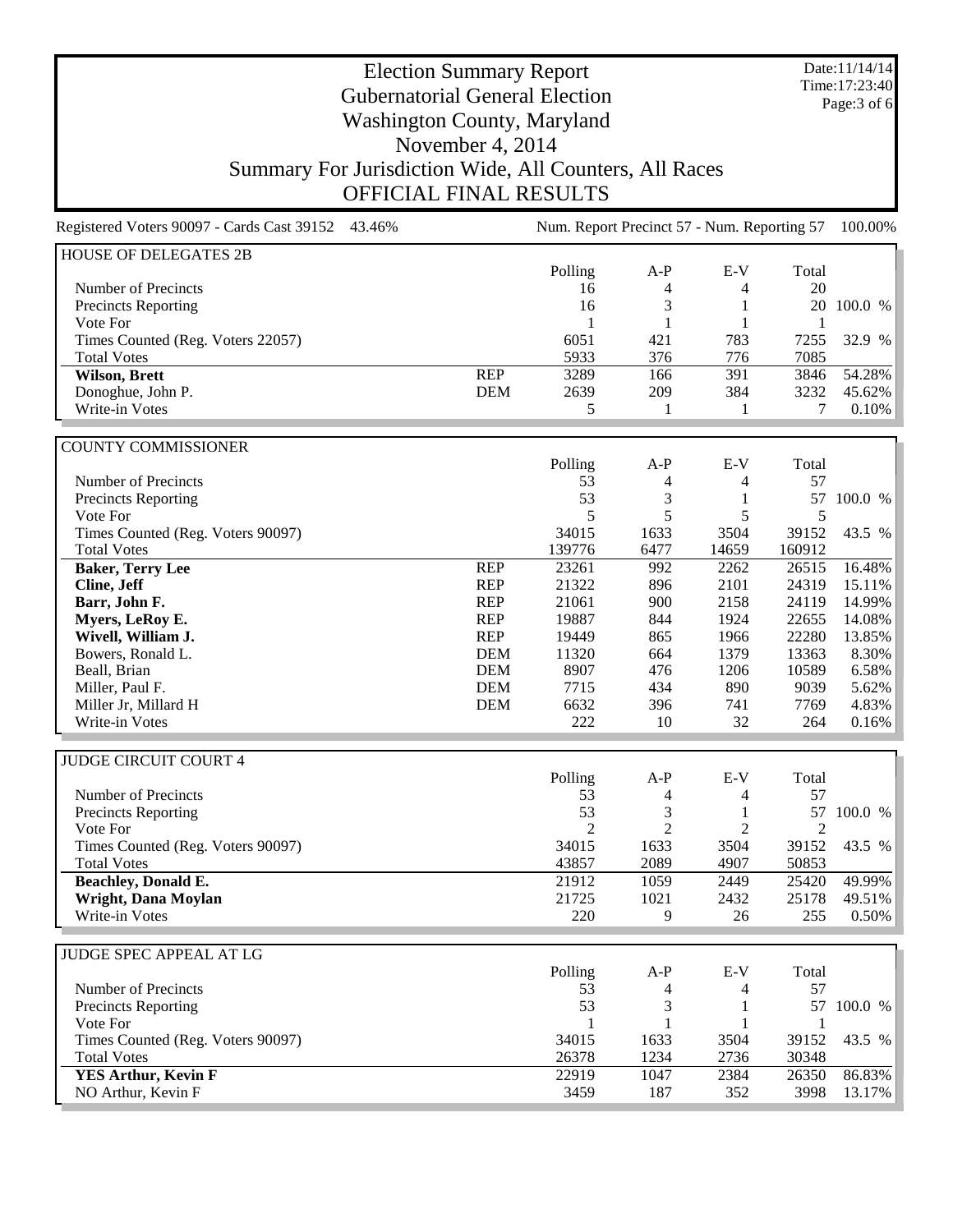Date:11/14/14 Time:17:23:40 Page:4 of 6

# Election Summary Report Gubernatorial General Election Washington County, Maryland November 4, 2014 Summary For Jurisdiction Wide, All Counters, All Races OFFICIAL FINAL RESULTS

Registered Voters 90097 - Cards Cast 39152 43.46% Num. Report Precinct 57 - Num. Reporting 57 100.00% JUDGE SPEC APPEAL AT LG Polling A-P E-V Total Number of Precincts 53 4 4 57 Precincts Reporting 53 53 1 57 100.0 % Vote For 1 1 1 1 Times Counted (Reg. Voters 90097) 34015 1633 3504 39152 43.5 % Total Votes 26205 1241 2715 30161 **YES Leahy, Andrea M** 22732 1077 2365 26174 86.78% NO Leahy, Andrea M 3473 164 350 3987 13.22% TREASURER Polling A-P E-V Total Number of Precincts<br>
Precincts Reporting<br>
S3 4 4 57<br>  $\frac{4}{3}$  1 57 100.0 % Precincts Reporting 53 3 1 Vote For 1 1 1 1 Times Counted (Reg. Voters 90097) 34015 1633 3504 39152 43.5 % Total Votes 24571 1217 2641 28429 **Hershey, Todd L. DEM** 24283 1205 2621 28109 98.87%<br>Write-in Votes 288 12 20 320 1.13% Write-in Votes 288 12 20 320 1.13% STATE'S ATTORNEY Polling A-P E-V Total<br>53 4 4 57 Number of Precincts 53 4 4 57 Precincts Reporting 53 53 3 1 57 100.0 %<br>Vote For 1 1 1 1 1 Vote For 1 1 1 1 Times Counted (Reg. Voters 90097) 34015 1633 3504 39152 43.5 % Total Votes 26784 1200 2674 30658 **Strong, Charles P REP** 26627 1186 2649 30462 99.36%<br>Write-in Votes 157 14 25 196 0.64% Write-in Votes 25 196 0.64% CLERK CIRCUIT COURT Polling A-P E-V Total Number of Precincts 53 4 4 57 Precincts Reporting 2012 12:00:00 12:00:00 12:00:00 12:00:00 12:00:00 12:00:00 12:00:00 12:00:00 12:00:00 12:00:00 12:00:00 12:00:00 12:00:00 12:00:00 12:00:00 12:00:00 12:00:00 12:00:00 12:00:00 12:00:00 12:00:00 12:00:00 Vote For 1 1 1 1 Times Counted (Reg. Voters 90097) 34015 1633 3504 39152 43.5 % Total Votes 31944 1526 3366 36836 **Weaver, Dennis J. DEM** 16181 849 1956 18986 51.54% Bigelow, Douglas C. 2012 12:33 REP 15753 677 1410 17840 48.43% Write-in Votes 200 10 200 10 200 10 200 10 200 10 200 10 200 10 200 10 200 10 200 10 200 10 200 10 200 10 200 10 200 10 200 10 200 10 200 10 200 10 200 10 200 10 200 10 200 10 200 10 200 10 200 10 200 10 200 10 200 10 200 REGISTER OF WILLS Polling A-P E-V Total Number of Precincts<br>
Precincts Reporting<br>
S3 4 4 57<br>  $\frac{4}{3}$  1 57 100.0 % Precincts Reporting 53 3 1 Vote For  $1 \t 1 \t 1 \t 1$ Times Counted (Reg. Voters 90097) 34015 1633 3504 39152 43.5 % Total Votes 23390 1182 2520 27092 **Malott, Jason A. DEM** 23175 1174 2501 26850 99.11%<br>Write-in Votes 215 8 19 242 0.89% Write-in Votes 215 8 19 242 0.89%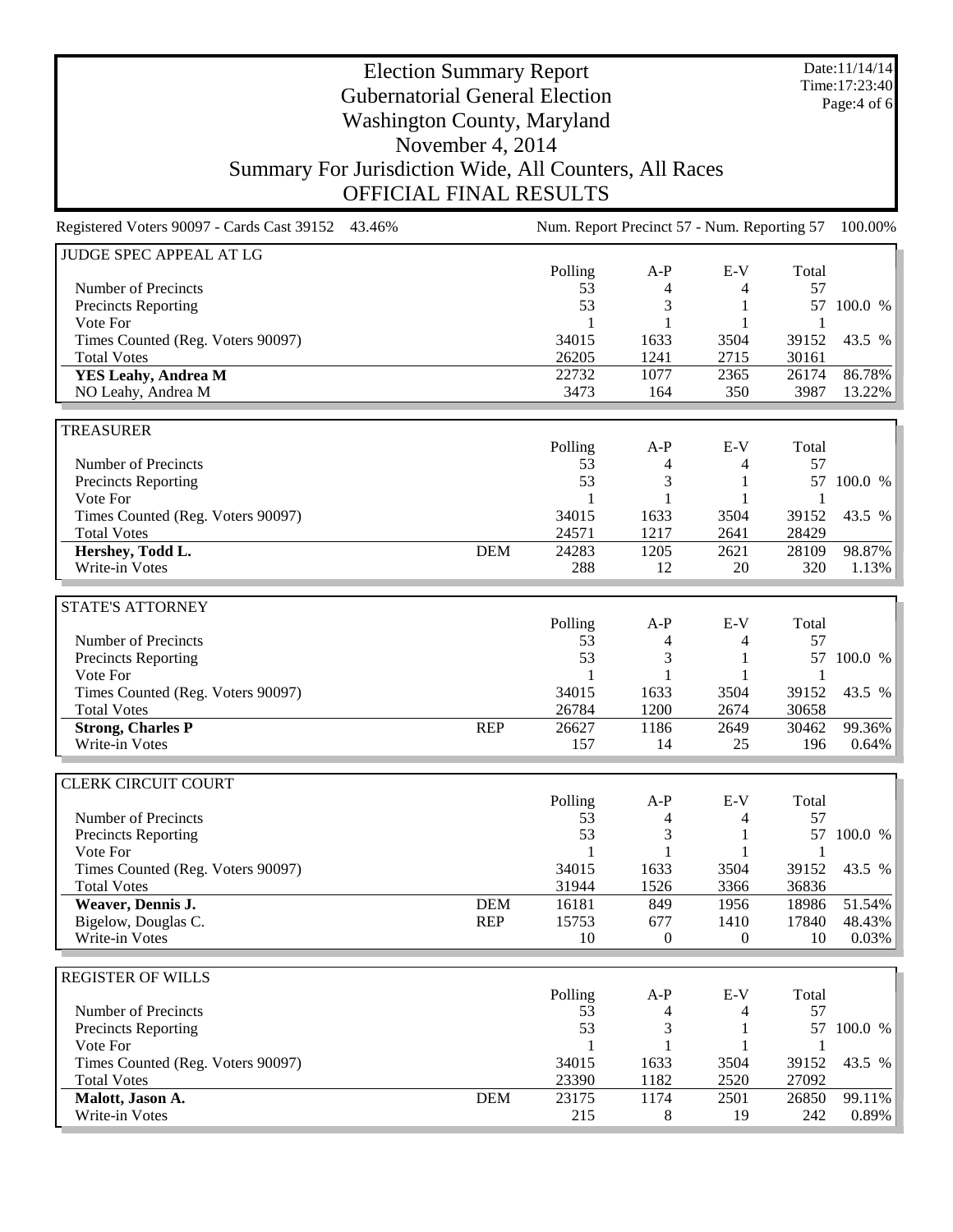Date:11/14/14 Time:17:23:40 Page:5 of 6

# Election Summary Report Gubernatorial General Election Washington County, Maryland November 4, 2014 Summary For Jurisdiction Wide, All Counters, All Races OFFICIAL FINAL RESULTS

Registered Voters 90097 - Cards Cast 39152 43.46% Num. Report Precinct 57 - Num. Reporting 57 100.00%

| <b>JUDGE ORPHANS COURT</b>        |            |         |       |       |       |         |
|-----------------------------------|------------|---------|-------|-------|-------|---------|
|                                   |            | Polling | $A-P$ | $E-V$ | Total |         |
| Number of Precincts               |            | 53      | 4     |       | 57    |         |
| <b>Precincts Reporting</b>        |            | 53      | 3     |       | 57    | 100.0 % |
| Vote For                          |            | 3       | 3     | 3     | 3     |         |
| Times Counted (Reg. Voters 90097) |            | 34015   | 1633  | 3504  | 39152 | 43.5 %  |
| <b>Total Votes</b>                |            | 76306   | 3600  | 7961  | 87867 |         |
| Shriver, John M.                  | <b>REP</b> | 19760   | 901   | 1983  | 22644 | 25.77%  |
| Eichelberger, Joseph              | <b>REP</b> | 18965   | 835   | 1844  | 21644 | 24.63%  |
| Costley, Cassandra L              | <b>REP</b> | 17376   | 723   | 1644  | 19743 | 22.47%  |
| Davis, Linda D                    | <b>DEM</b> | 10806   | 581   | 1332  | 12719 | 14.48%  |
| Wiggins, Eileen W                 | <b>DEM</b> | 9315    | 556   | 1147  | 11018 | 12.54%  |
| Write-in Votes                    |            | 84      | 4     | 11    | 99    | 0.11%   |
|                                   |            |         |       |       |       |         |
| <b>SHERIFF</b>                    |            |         |       |       |       |         |
|                                   |            | Polling | $A-P$ | $E-V$ | Total |         |
| Number of Precincts               |            | 53      | 4     |       | 57    |         |
| <b>Precincts Reporting</b>        |            | 53      | 3     |       | 57    | 100.0 % |
| Vote For                          |            |         |       |       |       |         |
| Times Counted (Reg. Voters 90097) |            | 34015   | 1633  | 3504  | 39152 | 43.5 %  |
| <b>Total Votes</b>                |            | 24703   | 1167  | 2643  | 28513 |         |
| <b>Mullendore, Doug</b>           | <b>DEM</b> | 24339   | 1148  | 2620  | 28107 | 98.58%  |
| Write-in Votes                    |            | 364     | 19    | 23    | 406   | 1.42%   |
|                                   |            |         |       |       |       |         |
| <b>BOARD OF EDUCATION</b>         |            |         |       |       |       |         |

|                                   | Polling | A-P  | $E-V$ | Total |         |
|-----------------------------------|---------|------|-------|-------|---------|
| Number of Precincts               | 53      | 4    | 4     | 57    |         |
| Precincts Reporting               | 53      | 3    |       | 57    | 100.0 % |
| Vote For                          | 3       | 3    | 3     |       |         |
| Times Counted (Reg. Voters 90097) | 34015   | 1633 | 3504  | 39152 | 43.5 %  |
| <b>Total Votes</b>                | 76371   | 3475 | 8092  | 87938 |         |
| <b>Guessford, Mike</b>            | 15115   | 694  | 1433  | 17242 | 19.61%  |
| Harshman, Karen J.                | 14137   | 650  | 1208  | 15995 | 18.19%  |
| <b>Fischer, Jacqueline</b>        | 13539   | 651  | 1729  | 15919 | 18.10%  |
| Perini Sr., Peter E.              | 13204   | 606  | 1588  | 15398 | 17.51%  |
| Stouffer, Stan                    | 12154   | 540  | 1272  | 13966 | 15.88%  |
| Miner, Ryan Richard               | 8007    | 328  | 815   | 9150  | 10.41%  |
| Write-in Votes                    | 215     | 6    | 47    | 268   | 0.30%   |
|                                   |         |      |       |       |         |

| QUESTION 01                       |         |       |       |       |         |
|-----------------------------------|---------|-------|-------|-------|---------|
|                                   | Polling | $A-P$ | $E-V$ | Total |         |
| Number of Precincts               | 53      | 4     | 4     | 57    |         |
| <b>Precincts Reporting</b>        | 53      |       |       | 57    | 100.0 % |
| Vote For                          |         |       |       |       |         |
| Times Counted (Reg. Voters 90097) | 34015   | 1633  | 3504  | 39152 | 43.5 %  |
| <b>Total Votes</b>                | 29511   | 1324  | 3125  | 33960 |         |
| <b>For the Constitution</b>       | 23327   | 1073  | 2573  | 26973 | 79.43%  |
| <b>Against the Constitu</b>       | 6184    | 251   | 552   | 6987  | 20.57%  |